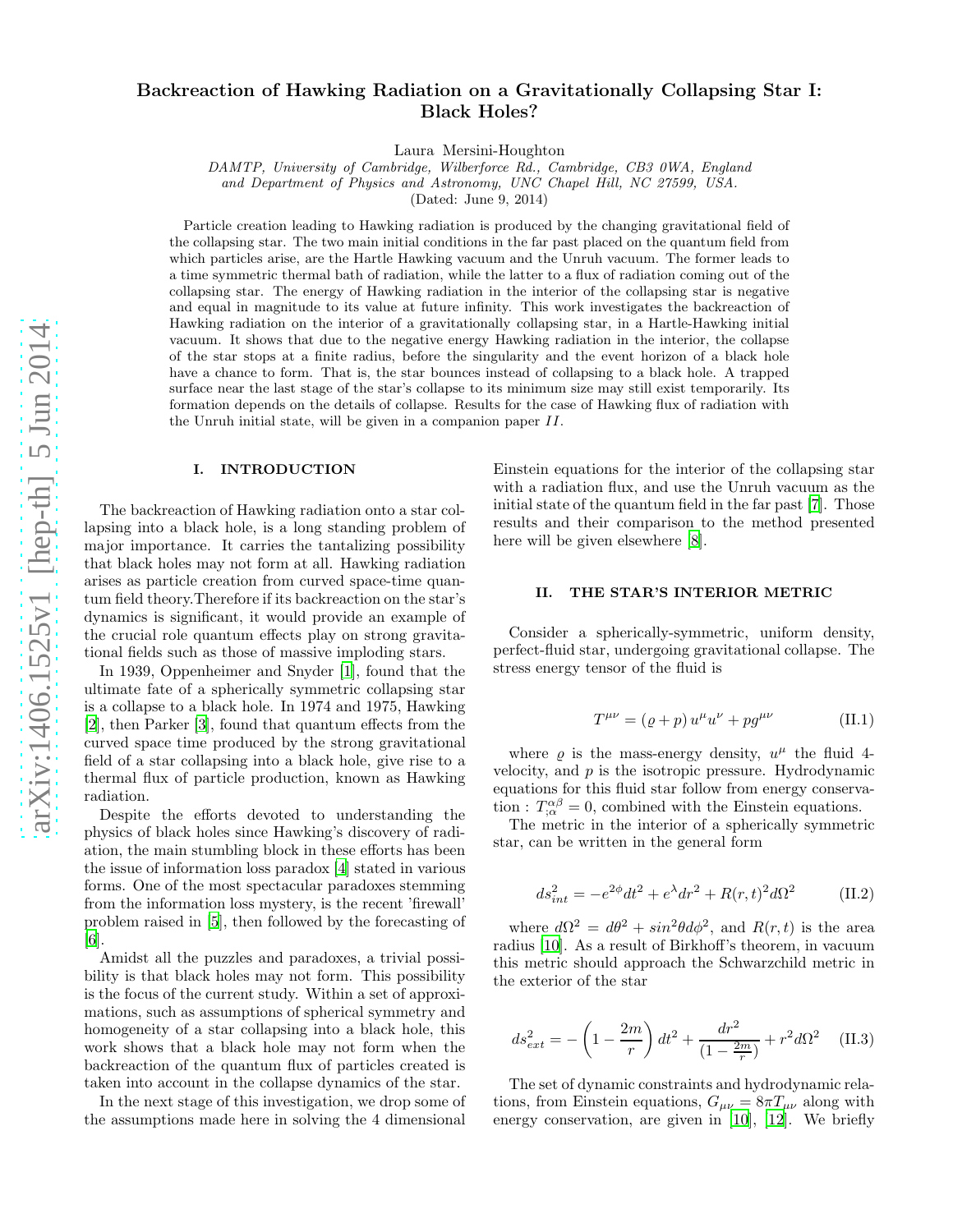review here the relation of the above metric to the closed FRW universe that we use for the remainder of the paper, as well as the hydrodynamic equation for fluid's velocity. A relativisitc 'Lorentz' factor Γ and a 'proper' fluid velocity U are defined by the relation  $\Gamma = D_r R$  and  $U = D_t R$ , where the proper derivatives with respect to metric [II.2](#page-0-0) are given by  $D_t = e^{-\phi}(\partial_t)_r$  and  $D_r = e^{-\lambda/2}(\partial_r)_t$ . With these definitions, it can be shown that *the above general metric can be written as a closed FRW universe for the case of any spherically symmetric homogeneous stars*. Consider  $R(r, t) = R(r)A(t)$ . The normalization of the star's fluid 4-velocity  $u_{\mu}u^{\mu} = -1$  yields the relation

$$
\Gamma^2 = 1 + U^2 - \frac{2m}{R} = 1 + R^2 [(\frac{\dot{A}}{A})^2 - \frac{8\pi\varrho}{3}] \tag{II.4}
$$

Since the star is homogeneous, the terms inside the brackets depend on time only, thus they can be collected into a function  $1/a(t)^2$ , which brings the Lorentz factor into the form [\[12\]](#page-7-9)

$$
\Gamma^2 = 1 - \kappa \frac{r^2}{a(t)^2} \tag{II.5}
$$

where  $\kappa = 1, 0, -1$  correspond to the usual closed, flat and open FRW cases, dot and prime to time and radius derivatives, and without loss of generality we can take  $\tilde{R}(r) = r$ . The relation of  $e^{\lambda}$  to  $R, \Gamma$  is given by  $\Gamma =$  $D_r R = e^{-\lambda/2} \partial_r R$ , while one of Einstein equations [\[10](#page-7-8)] gives  $\phi' = 0$  for the case of homogeneous dust. Therefore the metric of Eqn. [II.2](#page-0-0) for the interior of the collapsing star becomes

$$
ds^{2} = -dt^{2} + a(t)^{2} \left(\frac{dr^{2}}{1 - \kappa r^{2}} + r^{2} d\Omega^{2}\right)
$$
 (II.6)

The equivalence of spherically symmetric homogeneous stars to closed FRW universes provides the basis for the Oppenheimer-Snyder (OS) model that we sketch below next.

We wish to study the interior of the gravitationally collapsing star with a stress-energy tensor  $T_{\mu\nu}$ , including the backreaction of the thermal Hawking radiation, estimated for the Hartle Hawking vacuum, with a stressenergy tensor  $\tau_{\mu\nu}$  derived in [\[14](#page-7-10)]. The new hydrodynamic relations will now follow from the total energy conservation  $(T^{\mu\nu} + \tau^{\mu\nu})_{;\nu} = 0$ .

The dust case  $p = 0$  we consider here is a simplified model. In general even for homogeneous stars  $D_r \rho = 0$ , the pressure term is radius dependent and self gravitating, thus important. In fact, even for dust  $p = 0$ , modifications to the star, for example perturbations of the star's fluid or new terms in the metric, may introduce pressure corrections,  $\Delta p(r) \neq 0$ , that may artificially lead to caustics, shell crossings, or even singularities, although perturbations to the energy density may remain bound,  $\rho_0 \rightarrow \rho_0 + \Delta \rho$  at some finite radius. Therefore a detailed study of perturbations around the solutions given here is important, and will need to be done numerically. With this caveat in mind, let's turn to our system.

# A. Collapsing Star

From Birkhoff's theorem applied to spherically symmetric objects, the exterior metric of a time dependent spherically star with mass  $M$ , can be written as

$$
ds_{ext}^2 = -f(r)dt^2 + \frac{dr^2}{f(r)} + r^2d\Omega^2
$$
 (II.7)

with  $dr\Omega$  the solid angle and  $f(r) = \left(1 - \frac{2m}{r}\right)$ , where the mass function  $m(r, t)$  denotes the mass enclosed within the radius r. The effect of Hawking radiation on the exterior metric is negligible, thus the Schwarzchild metric is a good approximation to the exterior of the star. As shown in the section above, during the collapsing phase, the interior of any spherically symmetric homogeneous star can be given by the metric of a closed FRW 'universe' [\[12\]](#page-7-9). Proper time is denoted by  $\tau$  and conformal time by  $\eta$  in this FRW metric:

$$
ds_{in}^{2} = -d\tau^{2} + a^{2}(\tau) \left[ d\chi^{2} + \sin^{2} \chi dr^{2} \right]
$$
  
=  $a^{2}(\eta) \left[ -d\eta^{2} + d\chi^{2} + \sin^{2} \chi dr^{2} \right]$  (II.8)

with  $\tau = \int a(\eta) d\eta$ ,  $r(\tau) = a(\tau) \sin \chi$ .

#### B. The Oppenheimer Snyder model

Although idealized, the OS model is useful in capturing the features of the interior dynamics of dust stars and in highlighting the key steps we need below, for the matching procedure of the interior and exterior metrics at the surface of the star. The motion of the star's surface is needed for the derivation of particle creation by the collapsing star.

In the Oppenheimer-Snyder (OS) model [\[1\]](#page-7-0), the surface of a gravitationally collapsing spherically symmetric star made up of dust with radius  $R_s$ , moves along

<span id="page-1-0"></span>
$$
R_s = \frac{1}{2} R_s(0) [1 + \cos \eta]
$$
 (II.9)

with scale factor  $a = \frac{a_0}{2} [1 + \cos \eta]$  and proper internal time  $\tau = (\eta + \sin \eta)$ . The external Schwarzchild time is denoted by t. Matching at  $t = 0$ ,  $R_s(0) = R_0$ , gives the well known relations:  $a_0 = \sqrt{\frac{R_0^3}{2M}}$ ,  $\sin \chi_0 = \sqrt{\frac{2M}{R_0}}$  and,

$$
t = 2M \ln \left[ \frac{\sqrt{\frac{R_0}{2M} - 1} + \tan(\frac{\eta}{2})}{\sqrt{\frac{R_0}{2M} - 1} - \tan(\frac{\eta}{2})} \right] + 2M \sqrt{\frac{R_0}{2M} - 1} \left[ \eta + \frac{R_0}{4M} \left( \eta + \sin(\eta) \right) \right]
$$
(II.10)

The interior and exterior metrics of the star, Eq. [II.10,](#page-1-0) are matched at the surface of the star by solving the following equation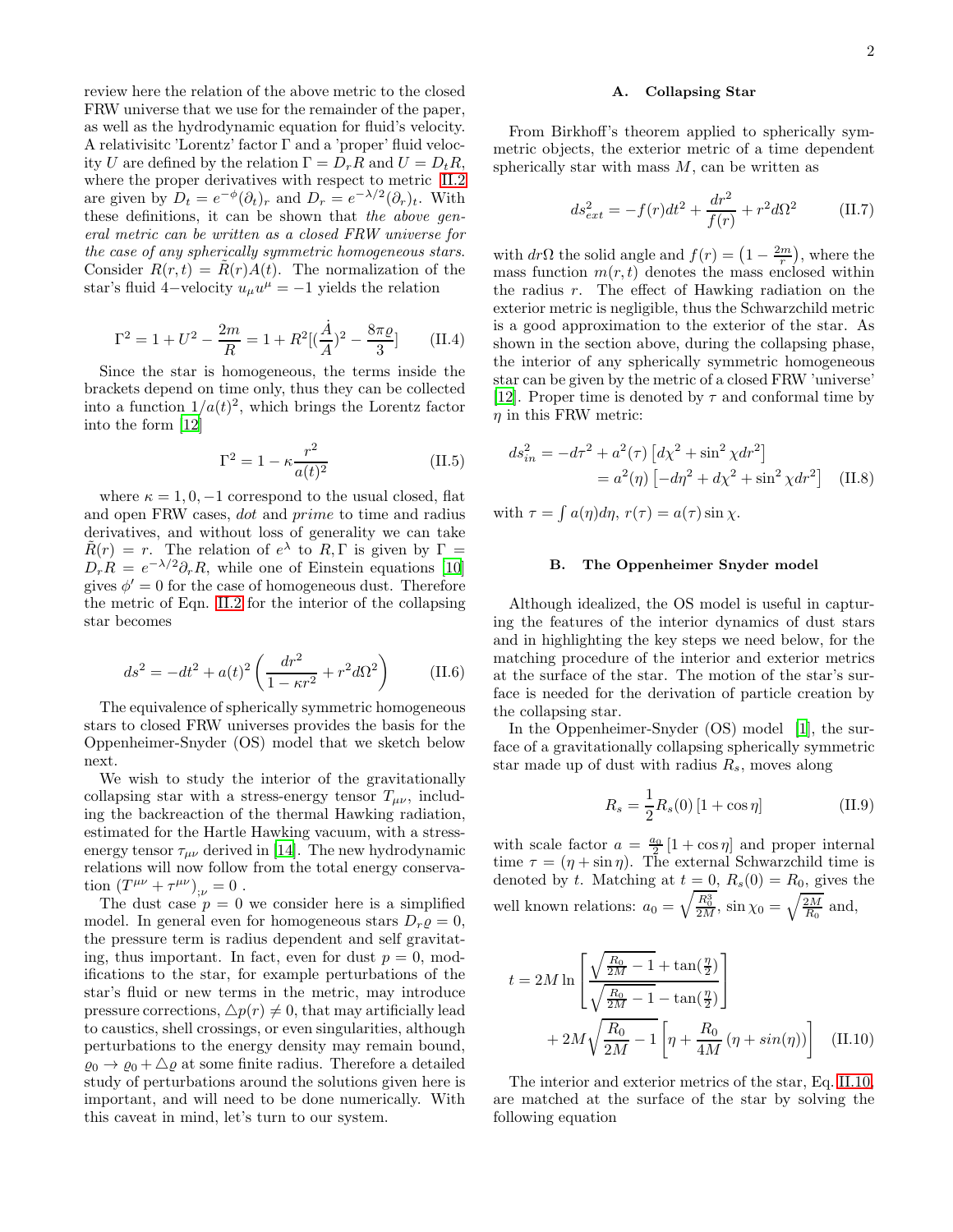<span id="page-2-0"></span>
$$
a^{2}(\eta) = f(r) \left(\frac{dt}{d\eta}\right)^{2} - \frac{1}{f(r)} \left(\frac{dr}{d\eta}\right)^{2} \quad (II.11)
$$

 $R_s(\eta) = r(\eta) |_{r=R_s} = a(\eta) \sin \chi_0$  where  $\chi_0$  corresponds to the radius of the star at its surface. The external null cordinates  $(u, v)$  at the surface of the star, given from the usual relation to time and radius can, as a result of the matching of the two metrics, be expressed as functions of proper time in the interior

<span id="page-2-1"></span>
$$
\begin{pmatrix} u \\ v \end{pmatrix} = t \mp r \mp \ln\left(\frac{r}{2M} - 1\right) \vert_{r=R_s} = \begin{pmatrix} U_s(\eta) \\ V_s(\eta) \end{pmatrix} \quad \text{(II.12)}
$$

in terms of internal coordinates  $\begin{pmatrix} U \\ V \end{pmatrix}$ V by replacing  $(t(\eta))$ ,  $r(\eta)$  in Eqns. [II.11,](#page-2-0) and by demanding  $v = 0$  at the beginning of collapse, (or  $\eta = 0$ ). The center of the star  $r = 0$  corresponds to  $U - 2R_s(\eta = 0)$ . Eqn [II.12](#page-2-1) leads to the known result

$$
v = V_s(\eta) = \ln\left[\sin^2\left(\frac{\eta}{2}\right) + \left(\frac{R_0}{2M} - 1\right)\cos^2\left(\frac{\eta}{2}\right) + 2\sin\left(\frac{\eta}{2}\right)\cos\left(\frac{\eta}{2}\right)\left(\frac{R_0}{2M} - 1\right)^{\frac{1}{2}}\right] + R_0\left[\cos^2\left(\frac{\eta}{2}\right) + \left(\frac{R_0}{2M} - 1\right)^{\frac{1}{2}}\sin\left(\frac{\eta}{2}\right)\cos\left(\frac{\eta}{2}\right)\right] + \eta\left(\frac{R_0}{4M} + 1\right)\left(\frac{R_0}{2M} - 1\right)^{\frac{1}{2}} \qquad (II.13)
$$

Once the motion of the star's surface is known, then the energy of particle creation can be estimated (using Eqns [III.1](#page-3-0)- [III.2\)](#page-3-1).

# III. HAWKING RADIATION INSIDE THE STAR

Particle creation is a generic feature of curved spacetime quantum field theory [\[9](#page-7-11)]. The time-changing gravitational field of imploding stars gives rise to quantum gravitational particle creation. For the case of stars collapsing to Black Holes, this process is known as Hawking radiation. The whole flux of particles is created from the time the collapse starts, up to the point when the horizon forms, with the very last photon becoming the horizon. From the moment of horizon formation onward, the surface gravity  $\kappa$  of the black hole is nearly a constant and no radiation can escape from the Black Hole to future infinity, since by the definition of the horizon, photons are trapped by the horizon.

Particle creation can be thought of as arising from the 'tidal' forces of the changing gravitational field near the surface of the collapsing star that 'rip apart' vacuum

pairs of particles antiparticles [\[2,](#page-7-1) [3](#page-7-2), [13,](#page-7-12) [15,](#page-7-13) [18\]](#page-7-14). The positive energy particles escape and travel to future infinity becoming part of Hawking radiation, while the negative energy particles fall inward in the star [\[13\]](#page-7-12), [\[15](#page-7-13), [18](#page-7-14)]. If  $\Sigma_0$  and  $\Sigma_f$  denote the 3-surfaces at the onset of collapse time and the end of collapse respectively, then the time lapse between the two surfaces is the time interval during which all of the Hawking radiation is produced, with the final photon  $\gamma_f$  being aligned to the horizon. Any other photon produced after  $\gamma_f$  has to be trapped by the horizon and can not escape the black hole.

The crucial point to be emphasized here is: Hawking radiation is produced by the changing gravitational field of the collapsing star, i.e. prior to the black hole formation, [\[18](#page-7-14)], [\[9\]](#page-7-11). Otherwise the surface gravity of the black hole  $\kappa$ , and the temperature of Hawking radiation would increase with time, leading to a nonthermal distribution of radiation. The event horizon of the black hole traps consequent photons of radiation produced near the event horizon. The photons produced after  $\gamma_f$  can not travel outwards, rather their geodesics focus inside the black hole. More explicitly, the surface gravity of the Black Hole is defined in terms of the 4-acceleration of an external observer. If  $\kappa$  were increasing with time, so would the acceleration of inertial relative to freely falling observers. For these reasons, quantum gravitational particle creation occurs during the collapse phase of the star,(see a seminal paper by Davies [\[18](#page-7-14)] for the details).

Knowing that particle creation occurs during the collapse stage, means that we can include the backreaction of Hawking radiation onto the collapse dynamics of the star to find out if a singularity forms at the end of the collapse. Thia is what we do next. We will take into account the backreaction of radiation on the star for the case when the initial state is in the Hartle-Hawking vacuum. The energy component of the star now receives a contribution from the negative energy flux of Hawking radiation that goes inside the star :  $\rho \rightarrow \rho_0 - |\rho_{rad}|$ , where  $\varrho_{rad}$  is the energy density of Hawking radiation. Meanwhile, the pressure component in the stress energy tensor of the star will receive an additional contribution from this radiation which, based on the calculation of [\[14\]](#page-7-10) for the Hartle-Hawking vacuum in 4 dimensions is given by :  $\Delta p_r = \frac{\rho}{3}$ . The reason for the negative sign is that as explained above, thinking of Hawking radiation as a pair-creation of particles near the collapsing star, is such that the positive energy particles escape to infinity, but the negative energy particles fall inside the star [\[2,](#page-7-1) [3,](#page-7-2) [13\]](#page-7-12). The negative energy Hawking radiation inside the star is a way of explaining the decrease in the star's mass with time. The radiation is time dependent during the collapse but, in the absence of backscattering, it is not radius dependent [\[14\]](#page-7-10). Considerable literature is devoted to this subject [\[15\]](#page-7-13).

In particular, one may worry that since radiation is actively being produced as the star collapses while at the same time backreacting on the star's metric, whether the time dependence of this flux of radiation is significant to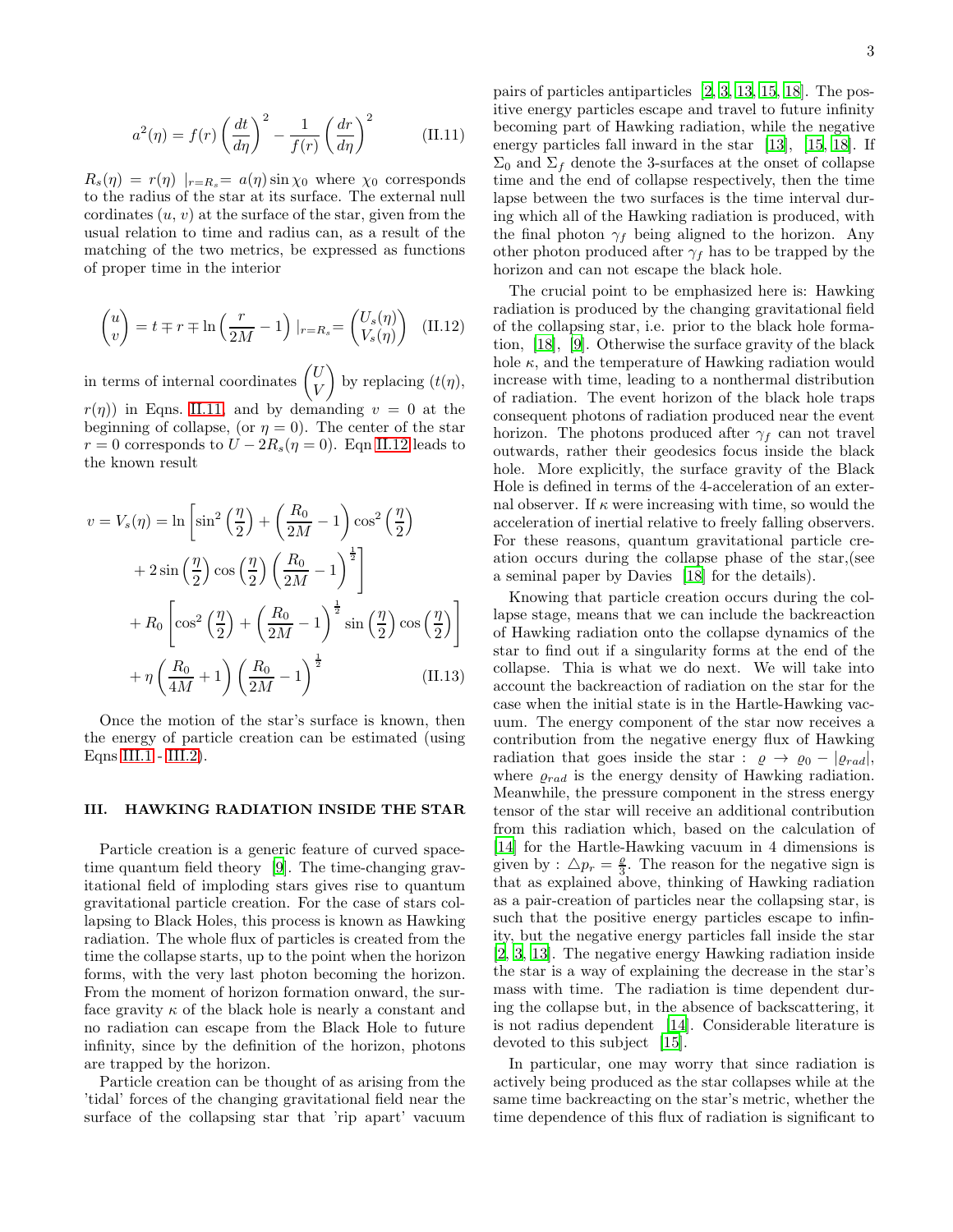the isotropy and symmetries of the star. We can address this concern by the following analogy in which the time dependence is known: the amount of Hawking radiation produced by a star collapsing into a black hole is equivalent to radiation produced by a moving mirror with a particular trajectory  $\alpha(u) \sim \ln \cosh\left(\frac{\tau}{M}\right)$ , shown in [\[17\]](#page-7-15). Therefore an elegant way of including the time dependence of Hawking radiation backreacting on the interior of the star in our calculation here, is to think of our system as a star undergoing the usual gravitational collapse but which has a mirror moving along with its surface.

At this stage we are not concerned about the fine details of the star backreacting on the mirror although once the modified collapse of the star is known then estimating the spectrum of particle creation is straightforward [\[18\]](#page-7-14), and we provide this result in the next section. It is the end state of the collapsing star we are interested in. Without loss of generality, we will keep the mirror along the trajectory which produces the right expression for the Hawking radiation, although the surface of the star will move along a modified path of collapse due to the backreaction of the Hawking radiation. Then, Hawking radiation is estimated from the modified motion of the star's surface, shown next.

There are two ways to proceed from this point in solving the problem of an imploding star in a bath of negative energy radiation.

- i We can exploit the symmetries of the problem and consider a Schwarzchild metric in the exterior and a "closed universe" in the interior. We then solve the Einstein equations in the interior of the star with the backreaction of Hawking radiation included, and match the two metrics at the moving surface of the star. The matching at the star's surface, allows us to express the evolution of the star in terms of external observers. The latter is what a normal external observer would see for an observer co-moving along the surface of the star. Once the modified motion of the star's surface is calculated by these steps, we can then proceed to estimate the modified Hawking radiation arising from it;
- ii Or, we can solve the 4 dimensional Einstein equations, including the flux of radiation,  $\tau_{\mu\nu}$ , from :  $G_{\mu\nu}$  =  $8\pi(T_{\mu\nu} + \tau_{\mu\nu})$ , in the interior of the star, for the case when the initial state is the Unruh vacuum.

The main difference between the two methods is in the choice of the initial vacuum state. The choice of the Hartle-Hawking vacuum [\[13\]](#page-7-12) leads to an idealized situation of a thermal bath of radiation which is time symmetric and finite everywhere ( $\tau_{tr} = 0$ ). The choice of the Unruh vacuum breaks the time symmetry and results in a flux of positive energy radiation escaping from the star to future infinity and an equivalent but negative energy flux of radiation ( $\tau_{tr} \neq 0$ ) falling into the collapsing star [\[16,](#page-7-16) [22](#page-7-17)]. There is a vast ammount of literature devoted to a discussion of these two vacua states [\[3](#page-7-2), [7,](#page-7-6) [13,](#page-7-12) [15](#page-7-13), [18\]](#page-7-14).

Concerns with the first choice stem from the idealization of time symmetry, while concerns with the Unruh's vacuum arise from the question whether radiation is real. Even without a star, a uniformly accelerated observer would detect and Unruh flux of radiation. Despite the discussions on the choice of initial vacua, the existence of Hawking radiation is not disputed and it remains so independent of the choice of boundary conditions [\[15\]](#page-7-13). The study of the backreaction of Hawking radiation on the star's interior for both vacua states would complete this part of investigation. In case  $(ii)$  the choice of Unruh's vacuum produces a flux of radiation  $\tau_{tr}$ . Solutions to Einstein equations and hydrodynamic equations for this initial state, including the case when the homogeneity assumption for the star is relaxed, will be presented in paper II  $[8]$ . The results of case  $(i)$ , the backreaction on the interior of the star, of the thermal bath of particle comprising Hawking radiation when the initial state is the Hartle-Hawking (HH), are presented here. Due to the warped nature of the metric in the star's interior [\[19\]](#page-7-18), and a relation of the total stress energy tensor to Kodama flux [\[21](#page-7-19)], it will be show in [\[8](#page-7-7)] that the Hawking radiation backreaction effect on the star's interior leads to the same conclusions.

#### <span id="page-3-2"></span>A. Hawking Radiation in 4-dimensions

Authors of [\[18](#page-7-14)] investigated particle creation on the Schwarzchild barrier. They showed in the 2-dimensional case that the amount of negative radiation going into the star is equal to its counterpart Hawking radiation at future infinity. Davies further showed in [\[17\]](#page-7-15) that the amount of Hawking radiation at  $\infty$ , is equal to the radiation produced by a moving mirror with a trajectory r(t), such that  $U = \alpha(u) = 2t_u - u$ ,  $t - r(t_u) = u$  where lower case  $(u,v)$  denote null coordinates in the star's exterior metric, and  $(U, V)$  in its interior metric. In general an interior metric in 2 dimensions is conformally flat and can be written as

<span id="page-3-0"></span>
$$
ds^{2} = C(U, V)dUdV = A(u, v)dudv
$$
 (III.1)

Here  $A(u, v) = C(U, V) \frac{DU}{du} \frac{DV}{dv}$ . Particle creation from this metric has a stress-energy tensor [\[18\]](#page-7-14)

<span id="page-3-1"></span>
$$
\begin{cases}\n\tau_{uu}^{finite} &= -F_u(C) \\
\tau_{vv}^{finite} &= -F_v(C)\n\end{cases}
$$
\n(III.2)

where :  $F_x(y) = \frac{1}{12\pi} \sqrt{y} \frac{\partial^2}{\partial x^2}$  $\frac{\partial^2}{\partial x^2} \left( \frac{1}{\sqrt{y}} \right)$  Similar results hold in 4 dimensions [\[14](#page-7-10), [16\]](#page-7-16). Once we transform the interior metric coordinates in Eq. [III.1](#page-3-0) in terms of the exterior metric ones, then Hawking radiation is derived from [III.2.](#page-3-1) The different values of [III.2](#page-3-1) correspond to different Boundary Conditions. For example Eq. [III.2,](#page-3-1) for the choice of Boulware vacuum, corresponds to the vacuum polarization term of a static star; the choice of the Unruh vacuum corresponds to a flux of particles ( $\tau_{tr} \neq 0$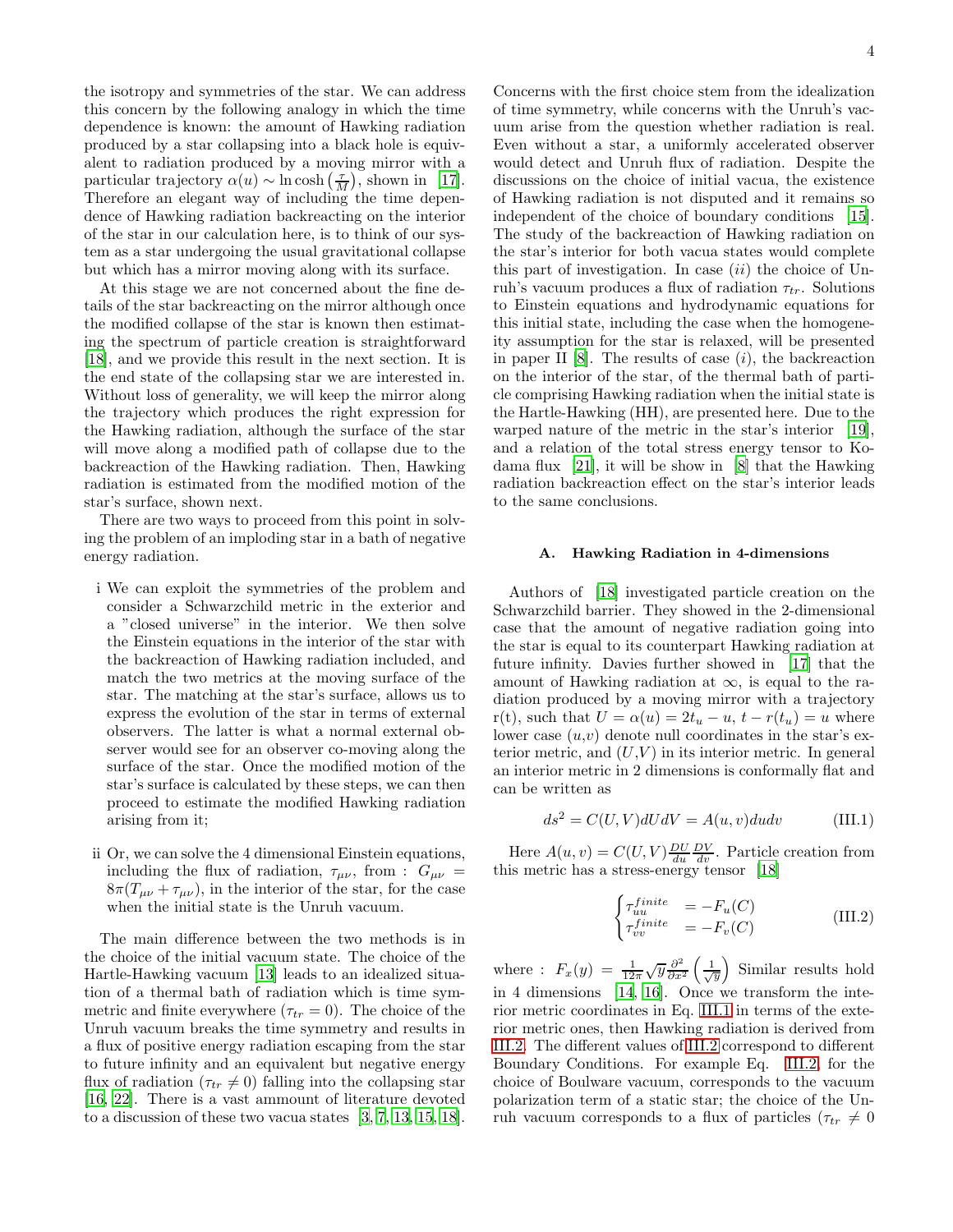) which is finite at  $+\infty$ , but divergent on the past horizon; the choice of Hartle-Hawking (HH) vacuum used in our investigation here, corresponds to a bath of particles with negative energy in the star's interior, and positive energy particles on the exterior of the star escaping to null infinity. In the HH vacuum,  $\tau_{\mu\nu}$  is finite everywhere including at the horizon, but  $\tau_{tr} = 0$  [\[13,](#page-7-12) [15,](#page-7-13) [18,](#page-7-14) [22\]](#page-7-17).

The results of this process in 4-dimensions for the energy density  $\rho_{HH}$  and pressure  $p_{HH}$  were derived by Howard and Candelas [\[14\]](#page-7-10), (who also demonstrated that the isotropy of radiation is not broken). They showed that in the HH-vacuum, the stress energy tensor of Hawking radiation  $\tau_{\mu\nu}$  is such that :  $\varrho_{HH} = 3p_{HH}$ , at  $+\infty$  at future infinity, and equal and opposite to this value in the interior of the horizon. This means that infalling particles at the horizon as well as those at  $+\infty$ , will not break the isotropy of the star. Let us now imagine a collapsing star filled in its interior with negative energy but isotropic thermal Hawking radiation. Due to the equivalence of the expression of Hawking radiation with the energy of particles produced by a moving mirror in a specific trajectory [\[17](#page-7-15)], let us take the time dependent energy of radiation being produced  $\rho_{HH}$ given by the moving mirror with trajectory asymptotically approaching  $u, \alpha(u) = t_u \ln \cosh(\frac{t}{M})$  with t proper external time. An estimation of the time-dependent renormalized stress energy tensor of particles radiated by the mirror in the interior of the star via:  $\tau_{vv}^{Renorm}$  =  $F_v(\alpha) =$  $\left(1+e^{-2\frac{t}{M}}\right)$  $\frac{+e^{-M}}{48\pi M^2} \left(-1+\frac{2}{1+e^{2M}}\right)$  $\Big) \Rightarrow$   $\frac{1}{48\pi M^2}$ , which agrees perfectly with the energy of Hawking radiation in the HH-vacuum found in [\[14\]](#page-7-10), for the 4-dimensional renormalized stress-energy tensor.

The calculation is organized as follows: our collapsing star is filled with a Hawking negative energy thermal bath of radiation with the expressions for  $\rho_{HH} = 3p_{HH}$ 'mimicked' by the moving mirror expression above. We solve for the interior metric of the star, including the back reaction of the 'mirror'  $(\rho_{HH}, p_{HH})$ . It is useful to recall that Hawking radiation doesn't depend on radius and on the details of the collapse. Then the internal metric is expressed in terms of the Schwarzchild exterior metric by matching at the moving surface of the star. The motion of the star's surface, determined by solving Einstein equations with the backreaction term included, allows us to estimate the modified Hawking radiation through Eqn. [III.2](#page-3-1) [\[17\]](#page-7-15), namely: for the new metric, we estimate  $C^{New}(U, V)$  at the star's surface. We then have:  $\tau_{vv}^{New} = -F_v(C^{New})$ . This method is equivalent to solving Einstein equations, since the pressure equation above related to the curvature of the star's metric,  $(\frac{\ddot{a}}{a} = -(\rho + \rho))$ , is nothing more than the covariant energy conserved, which is taken into account. We then find that the star bounces at a finite radius instead of reaching the singularity.

# IV. BACKREACTION OF HAWKING RADIATION ON THE COLLAPSING STAR

Let us start with the choice of the HH-vacuum here, as the boundary condition at past infinity for studying the gravitational collapse dynamics in the interior of the star [\[14](#page-7-10), [18,](#page-7-14) [22](#page-7-17)]. We use the matching of metrics at the surface of the star, illustrated in  $II.B$  for the OS model, within the set of approximations made here, namely: assume a collapsing spherically symmetric dust star which is homogeneous and isotropic:  $\rho = \rho_0 = \frac{M}{\frac{4}{3}\pi R_0^3}$ ,  $p = 0$ . With the choice of the HH vacuum, this star is immersed in the thermal bath of Hawking radiation, which in the interior is given by the stress energy tensor  $\tau_{\mu\nu}$  with components  $-3\varrho_{HH} = -p_{HH}$ , as derived in [\[13](#page-7-12), [16](#page-7-16), [18](#page-7-14)].

The interior of the spherically symmetric star can be written as a closed FRW universe, as shown in Section II, for as long as we match the FRW metric at the surface of the star to the Schwarzchild metric [\[12\]](#page-7-9). With the given metric in the interior, we can now solve Einstein equations. The  $G_{00}$  component of Einstein equations is the "Friedmann" equation of the 'closed FRW universe' star.

<span id="page-4-0"></span>
$$
\left(\frac{\dot{a}}{a}\right)^2 = \left(\frac{a'}{a^2}\right)^2 = -\frac{1}{a^2} + \frac{\varrho_0}{a^3} - \frac{|\varrho_{rad}|}{a^4} \qquad (\text{IV.1})
$$

with  $0 \le \eta \le \pi$ , where:  $\dot{\theta} = \frac{\partial}{\partial \tau}$ , and  $\dot{\theta} = \frac{\partial}{\partial \eta}$ . Here  $\varrho_0$  is the homogeneous star's density, and  $\rho_{rad}$  is the Hawking radiation energy density in the interior of the star, which is negative. The solution to Eqn [IV.1](#page-4-0) is:

<span id="page-4-1"></span>
$$
a(\eta) = \frac{\varrho_0}{2} - \frac{1}{2} \sqrt{(\varrho_0^2 - 4|\varrho_{rad}(\eta)|) \sin^2(\eta)} \qquad (IV.2)
$$

Note that this solution [IV.2](#page-4-1) takes into account the timedependence of  $\rho_{rad}(\eta)$  estimated in Section [III A](#page-3-2) through the analogy with the moving mirror on the surface of the star. We can include that dynamics by now replacing  $\varrho_{rad}(t) \rightarrow \varrho_{rad}(\eta)$  once we relate the exterior time t to conformal interior time  $\eta$  through the matching of the two metrics at the surface of the star .

The flow lines of the dust in the star's interior are determined by the implosion rate of the star's metric in the interior,  $a(\eta)$ , since  $r = \sin(\chi)a(\eta)$ . So, the radial component of the fluid 3-velocity goes as  $v \simeq r = sin(\chi)a(\eta)$ implying that should the star bounce, the bounce conditions is given by  $\dot{a}(t) = 0$ 

*From Eqn. [IV.1](#page-4-0) it is now clear that there always exists a solution for which there is a minimum radius the star reaches before it bounces*,  $\dot{a}(t) = a'(\eta) = 0$ . This solution is roughly given by  $a_{min}(\eta) \simeq \frac{\varrho_{rad}}{\varrho_0}$ . Independently of the amount of Hawking radiation in  $\varrho_{rad}$  or the fine details of the time dependence of  $\rho_{rad}$ , the bounce condition is always satisfied for a finite radius.

The modified motion of the surface of the star given by  $R_s(\eta) = a(\eta)sin(\chi_0)$ , with  $a(\eta)$  estimated in [IV.2,](#page-4-1) introduces corrections to the particle creation spectrum [III.2.](#page-3-1) To complete the calculation, if we are interested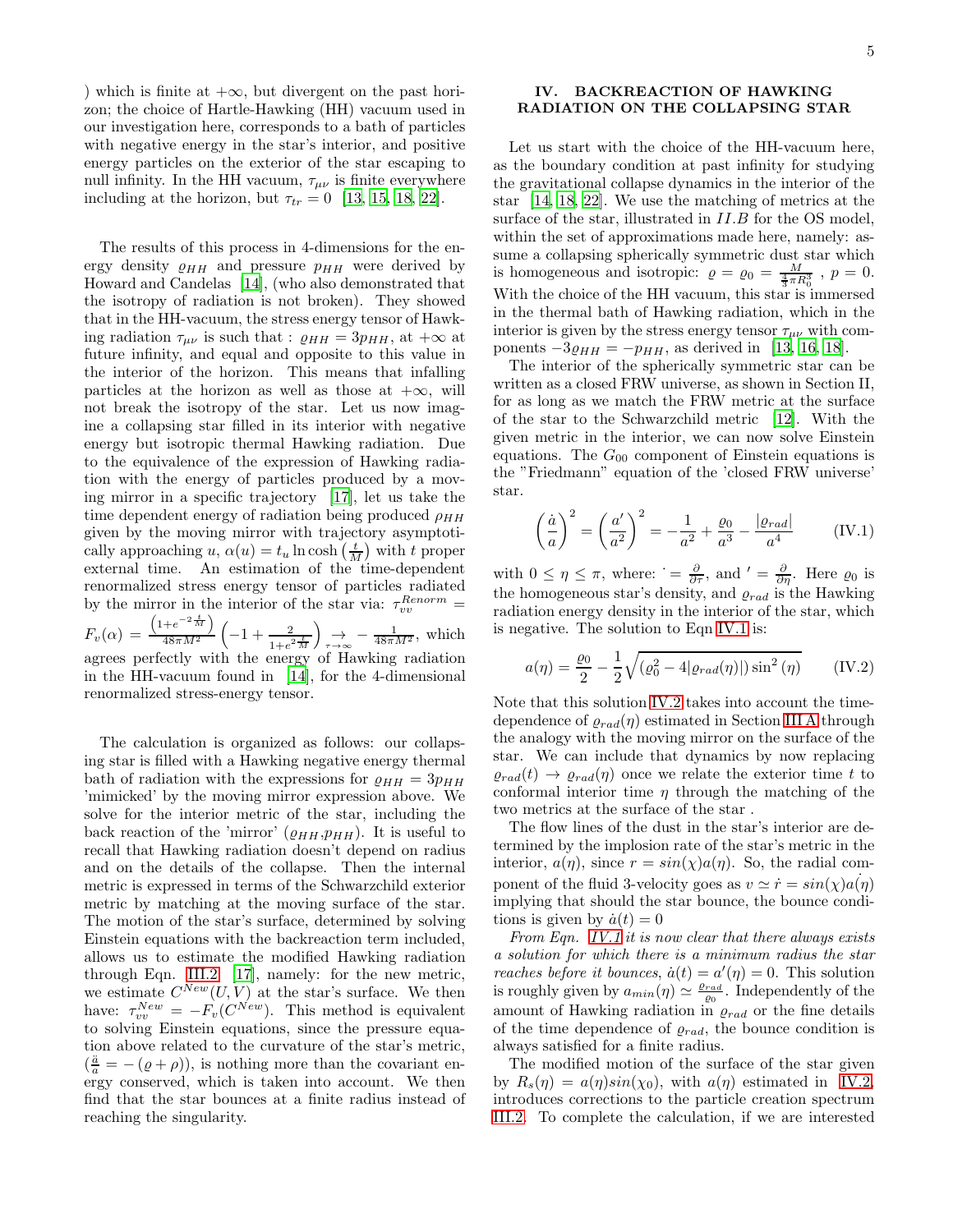to find how Hawking radiation itself is modifed from the backreaction of the star's modified collapse, we first need to relate the interior conformal time  $\eta = \eta(t)$  to the external time t in order to express  $\varrho_{HH}(t) = \varrho_{rad}$  of Section III.A as a function of internal conformal time  $\eta$ 

<span id="page-5-0"></span>
$$
\varrho_{rad}(t) = -\frac{1}{48\pi M^2} \left( 1 + e^{-\frac{t}{M}} \right) \left( -1 + \frac{2}{1 + e^{\frac{t}{M}}} \right)
$$
(IV.3)

The conversion to interior conformal time is now achieved by matching the exterior and interior metrics at the moving surface of the star using Eqn. [II.11.](#page-2-0) The expression  $\eta = \eta(t)$  we find is algebraically tedious. We used Mathematica to estimate it from Eqn. [II.11](#page-2-0) and approximate it with a simpler form

<span id="page-5-1"></span>
$$
\varrho_{rad}(\eta) \sim -\tanh^2(\eta) \frac{1}{48\pi M^2} = -\tanh^2(\eta) \varrho_{rad}^0 \quad (IV.4)
$$

Although the actual expression for  $\varrho_{rad}(\eta)$  for Eqn [IV.3](#page-5-0) and  $\eta(t)$  is messy, Eqn. [IV.4](#page-5-1) fits it well and this is what is used in estimating the scale factor  $a(\eta)$ .

The second Einstein equation is trivially satisified:  $\left(\frac{\ddot{a}}{a}\right) \sim -\Sigma_i(\varrho_i + p_i)$  as it is equivalent to the covariant energy conservation (Bianchi identity), for both energy components  $\varrho$  and  $\varrho_{rad}$ , already taken into account when evaluating  $p_{rad} = \frac{1}{3} \rho_{rad}$  in the limit  $r - > \infty$  [\[14](#page-7-10)], with  $p=0.$ 

Let us next evaluate the interior proper time from the conformal time through :  $\tau = \int a(\eta) d\eta$  with  $a(\eta)$  in [IV.2.](#page-4-1) Again using Mathematica, this function can be plotted to show that proper time in the interior is well approximated by

$$
\tau = \simeq \frac{A}{2} \left( -1 + \eta + \cos^2 \left( \frac{\eta}{2} \right) \right) \simeq \frac{A}{2} \left( \eta - \sin^2 \left( \eta \right) \right)
$$
\n(IV.5)

Finally we calculate the exterior Schwarzchild time, t, in terms of  $\eta$  via equation [II.11,](#page-2-0) numerically. It is given roughly by

<span id="page-5-3"></span>
$$
t \sim t_0 \left[ \eta + \cos(\eta) e^{-2\left(\eta + \cos\left(\frac{\eta}{2}\right)\right)} \right] \tag{IV.6}
$$

From the relation  $r = a(\eta) \sin \chi$ , we can construct the null coordinate  $V_s$  at star's surface as:  $R_s(\eta) = R_0 a(\eta)$  $a(\eta)$  sin  $\chi_0$ , via

<span id="page-5-2"></span>
$$
V_s(\eta) = t(\eta) - R_s - \ln\left|\frac{R_s}{2m} - 1\right| \tag{IV.7}
$$

The modified Hawking radiation resulting from the backreaction corrected motion of the star's surface is given by Eqn. [IV.7.](#page-5-2) The contributing factor is  $\Delta \tau_{vv} =$  $-F_v(V_s(\eta))$ . Writing  $a(\eta)$  as a function of t by using Eqn[.IV.6](#page-5-3) in Eqn[.IV.2](#page-4-1) to 'translate' what an external observer would see for a normal observer located on the surface of the star. These results, which take into account the backreaction of Hawking radiation on the interior metric of the collapsing star, provide all the information we need about the bounce radius, the motion of star's surface and the modified spectrum of particles. Backscattering is ignored throughout.

For our purposes the key point is that the condition  $\dot{a}(\eta) = 0$  gives the radius of the bounce for the star. This radius given by

$$
a(\eta)^{2} = \frac{\varrho_{0}}{2} \left[ 1 - \sin(\eta) \left( 1 - 4 \frac{\varrho_{rad}}{\varrho_{0}^{2}} \tanh^{2}(\eta) \right) \right] \tag{IV.8}
$$

reaches a minimum at  $a_{min} \sim \frac{\varrho_{rad}}{\varrho_0}$ . The bounce is also observed by external observers, as given by the relation  $a(\eta(t)) = a(t)$ . Within our approach presented here, no singularity and no event horizon have formed yet, since the star bounces at finite  $(\eta, \chi, t)$  before the horizon is reached. The size of the star at its bounce is

$$
R_s^{bounce} = a_{min}(\eta)\sin(\chi_0) \simeq \frac{\varrho_{rad}}{\varrho_0}\sin(\chi_0) \qquad (IV.9)
$$

We can equivalently deduce the bounce of the star and show that it is reached before the horizon fomrs, from the Einstein equations and the total energy conservation [\[10\]](#page-7-8) of the original interior metric Eqn. [II.2.](#page-0-0) One of the Einstein equations for the interior metric of the homogeneous dust star, Eqn. [II.2,](#page-0-0) with the Hartle Hawking radiation in it, relates the velocity of the star's dust to the gravitational potential and the luminosity  $L = 4\pi R^2 \rho_{rad}$ of Hawking radiation

$$
D_{\tau}U = -\frac{m}{R^2} - \frac{L}{R}
$$
 (IV.10)

Since we are focused in the interior of the star, where the Hawking radiation energy density is negative, we can write  $\varrho_{rad}^{0inside} = -q$ . Integrating the above equation and recalling  $\phi' = 0, U = D_{\tau}R = \partial_{\tau}R$ , gives the relation

<span id="page-5-4"></span>
$$
U = R\frac{\dot{A}(\tau)}{A(\tau)} = \left(\frac{2m}{R} - \frac{2m}{R_0} + 4\pi qR^3\right)^{1/2} \tag{IV.11}
$$

Thus, from  $\dot{R} = U = D_{\tau}R$  we get  $\tau = \int \frac{dR}{U}$  which demonstrates, after integration, that the point  $R = 0$ is not reached within a finite proper time. The bounce radius is here estimated equivalently from the condition  $R = U = 0$ , yielding the same result as before.

The result for the bounce derived from the metric of Eqn[.II.2](#page-0-0) is useful in confirming that the bounce is reached before the Schwarzchild surfaces form. The condition for the formation of Scharwzchild surfaces is given by  $\Gamma^2 \leq 0$ where  $\Gamma$  is given by

<span id="page-5-5"></span>
$$
\Gamma^2 = 1 + U^2 - \frac{2m}{R}
$$
 (IV.12)

for our system of the dust star with negative energy radiation in it. We found from Eqn. [IV.11](#page-5-4) that  $U^2 =$  $\left(\frac{2m}{R} - \frac{2m}{R_0} + 4\pi qR^3\right)$  which, when replaced in the expression for  $\Gamma$  in Eqn. [IV.12,](#page-5-5) gives

$$
\Gamma^2 = 1 - \frac{2m}{R_0} + \frac{4\pi q R^3}{3} > 0
$$
 (IV.13)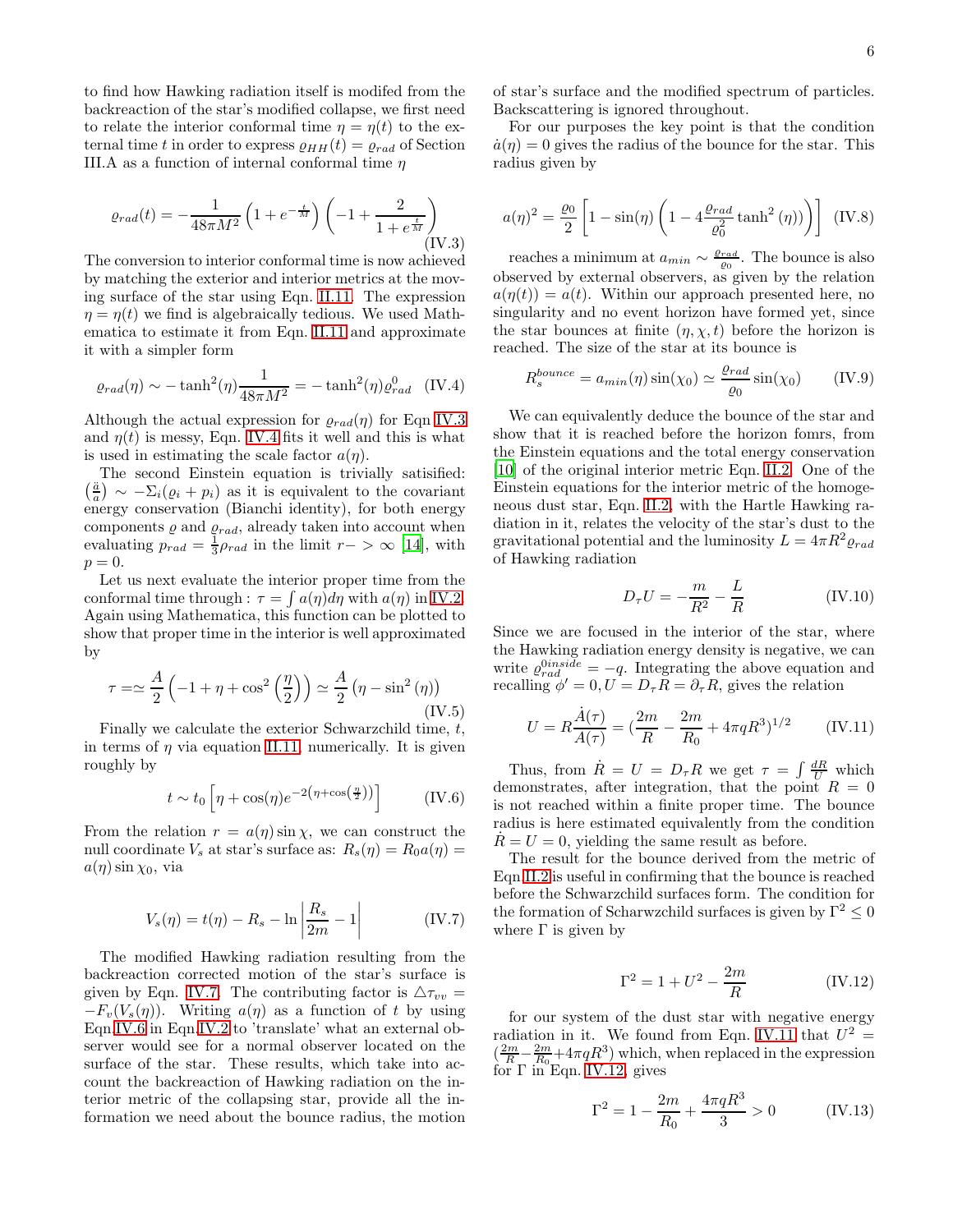Clearly this quantity is always positive. We conclude that the star never enters the Schwarzchild surfaces, meaning the bounce occurs before the formation of an event horizon. The reason behind this result lies on the fact that the inclusion of negative energy radiation in the interior of the star, violates the energy condition of the Penrose-Hawking singularity theorem [\[23\]](#page-7-20).

### A. Temporary trapped surfaces?

We have shown that a collapsing star does not reach the point of collapsing all the way to a singularity in its center. Instead it bounces before the event horizon has a chance to form. But is there a trapped surface, anywhere, even if temporary? We can address this issue by looking at photons emitted at location  $(\chi_e, \eta_e)$  in the star and finding if the area  $A$  swept by them is such that

<span id="page-6-0"></span>
$$
\frac{dA}{d\eta} \le 0\tag{IV.14}
$$

where  $A = \int \sqrt{g_{\theta\theta}g_{\phi\phi}}d\theta d\phi = \pi r_e^2(\eta)$  From [IV.14](#page-6-0) and  $r_e(\eta) = \sin(\chi_e) a(\eta_e), r > a$ , the condition [IV.14](#page-6-0) becomes

<span id="page-6-1"></span>
$$
\frac{d\left[\sin\left(\chi_e\right)a\left(\eta_e\right)\right]}{d\eta} \le 0 \tag{IV.15}
$$

Note that photons in our FRW closed universe obey  $\frac{d\chi}{d\eta} = \pm 1$ , or  $(\chi - \chi_e) = \pm (\eta - \eta_e)$ . These null geodesics and Eq. [IV.15](#page-6-1) lead to

$$
\pm \cos(\chi_e) a(\eta_e) + \sin(\chi_e) a'(\eta_e) \le 0 \tag{IV.16}
$$

This is the condition for the formation of trapped surfaces, which can also be written as

<span id="page-6-2"></span>
$$
\cos\left(\chi_e\right) a\left(\eta_e\right) \left[1 + \tan\left(\chi_e\right) \frac{a'}{a}\right] \le 0 \tag{IV.17}
$$

Recall  $a(\eta) > 0$ , but  $\left(\frac{a}{a}\right) < 0$  for the collapsing to  $a = a_{min}$ -stage. Thus [IV.17](#page-6-2) implies that in the collapse stage, photons that originate from a location  $(\chi_e, \eta_e)$  in the star, which satisifies the relation [IV.18](#page-6-3) below, will be temporarily trapped, if

<span id="page-6-3"></span>
$$
\tan\left(\chi_e\right) \left| \frac{a'}{a} \right| \ge 1\tag{IV.18}
$$

For the stage  $a' = 0, a = a_{min}$ , the condition for trapped surfaces of Eqn[.IV.18](#page-6-3) can not be satisfied. The same is true for the expanding phase  $a > a_{min}$ , the

trapped surface condition of [IV.17](#page-6-2) can not be satisfied. But for the collapse stage of [IV.18](#page-6-3) there could be temporary trapped surfaces which depends on the details of collapse, as long as the collapse is at a rate such that  $H = \frac{a'}{a^2} \geq \frac{1}{a \tan(\chi_e)}.$ 

# **CONCLUSIONS**

We considered a spherically symmetric time dependent star undergoing gravitational collapse into a black hole. Including the backreaction of negative energy Hawking radiation in the interior of the star, leads to a behaviour whereby the star collapses to a minimum radius, then bounces before a black hole event horizon or singularity have a chance to form. Despite that, temporary trapped surfaces may form for photons located in the interior of the star, during the interval of collapse near its minimum size stage, but not beyond this stage. We provide the condition for the formation of temporary trapped surfaces. It is interesting to note that although Hawking radiation seems universal, in the sense that it does not depend on the details of the collapse, only on the mass of the star, the possible formation of the trapped surfaces do depend on the rate at which the collapse is occuring. At least this is the case in our simple model of a dust star. During the stage that a temporary trapped surface exists around the star, the star would appear the same as a black hole would to an external observer since information about the star is temporarily hidden behind the trapped surface.

What might go wrong with this picture? It is possible that the assumptions of symmetries and dust for the star are not realistic. Thus a perturbation around the solutions found here may make the star unstable to collapse. Further work remains to be done for the stability of the solutions found here, and for testing if these findings depend on the choice of the initial state for the Hawking radiation. Assuming homogeneity and isotropy allowed us to think of the star's interior as a closed FRW universe and conclude that it bounces. If these assumptions were dropped, then numerical solutions are needed for the 4 dimensional Einstein equations of the system of a collapsing star with a flux  $\tau_{tr}$  of negative energy being absorbed by the star. We will present the latter in [\[8](#page-7-7)]. However, considering that for both HH and Unruh initial states, the degree of symmetry of the problem is quite similar, and that Hawking radiation remains the same independent of the initial state, then it is likely that bounce solutions of the collapsing star found here for the case of the HH initial state, will persist.

Acknowledgements : LMH is grateful to  $DAMTP$ , Cambridge University, for their hospitality during the time this work was done. LMH would like to thank L.Parker for valuable discussions related to particle creation and M.J.Perry for useful discussions and comments on the manuscript.